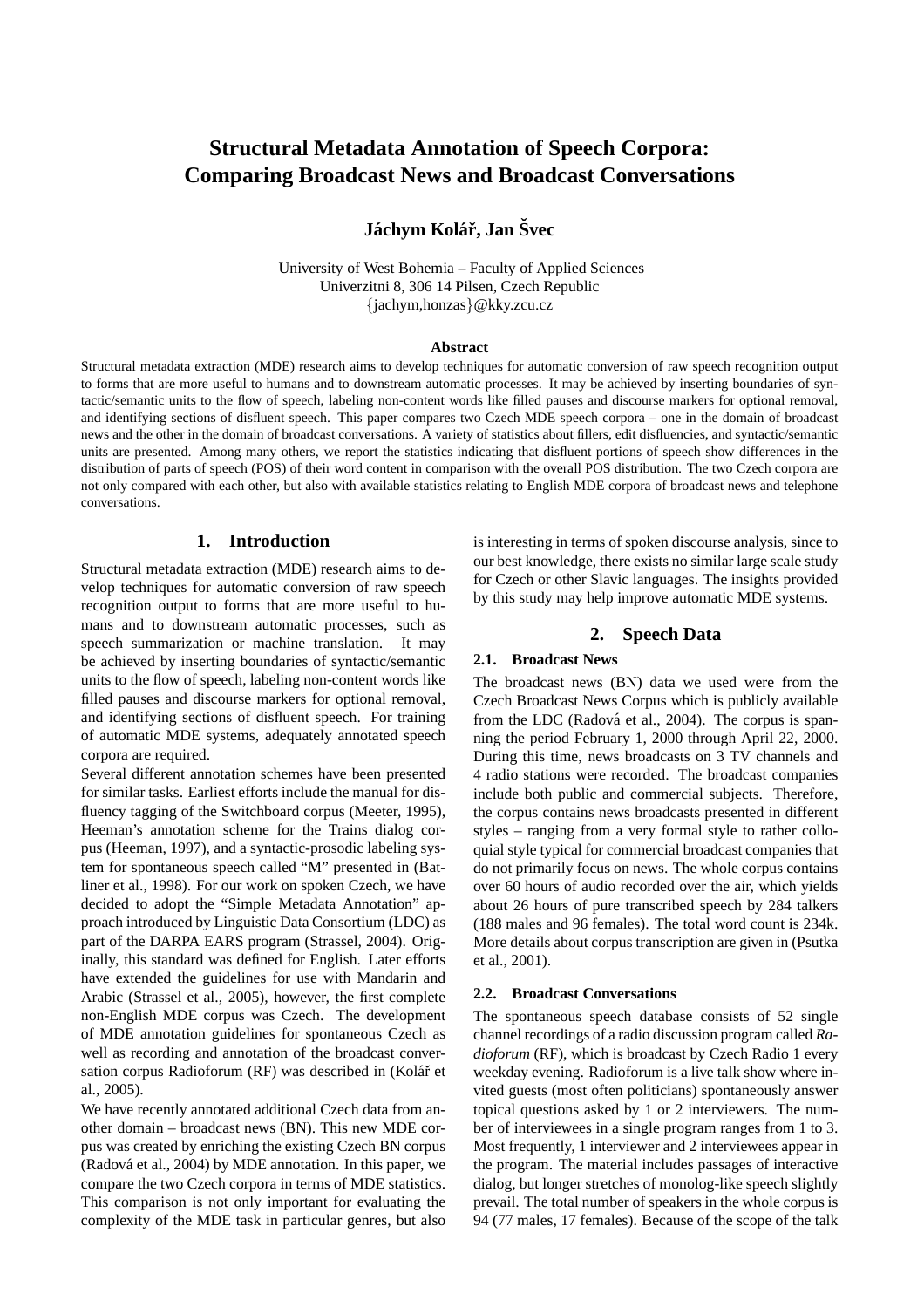show, speakers younger than 30 years of age are rather rare. The total duration of pure transcribed speech is 24 hours, the transcripts contain 201k word tokens (lexemes). The recordings were acquired during the period from February 12, 2003 through June 26, 2003, the signal is single channel and recorded over the air. More information about the data is given in (Kolář et al., 2005).

## **3. Metadata Annotation**

MDE annotation can be viewed as a post-processing step applied to the standard transcription. It involves identification of a range of spontaneous speech phenomena (fillers and disfluencies) and insertion of syntactic/semantic breakpoints (SUs) to the flow of speech. Annotators not only work with the verbatim transcripts, but also listen to the audio and use prosody to resolve potential syntactic ambiguities. To ease the annotation process a special software tool called QAn (Quick Annotator) was developed. It allows annotators to highlight relevant spans of text, play corresponding audio segments, and then record annotation decisions.

Both our MDE corpora have been annotated just by two annotators. Since Czech syntax is quite complex, "naïve" annotators could not be employed; at least some linguistic education is necessary and such annotators were difficult to find. The small number of labelers slowed down the annotation process, but supported annotation consistency. Submitted annotations were carefully checked for correctness by the authors of this paper who were allowed to make final decisions in questionable parts of annotation.

Because of budget constraints we were not able to get dual annotations for all transcripts, but evaluated the interannotator agreement on three dually-annotated recordings from the more difficult RF corpus. The agreement was measured in terms of the kappa statistic (Carletta, 1996). We got  $K = 0.88$  for SU breaks and  $K = 0.85$  for filler and disfluency labels. Given the complexity of the annotation task, these numbers seem to be very well acceptable. More details on the MDE annotation are given in (Kolář et al., 2005; Kolář, 2008) as well as on the project website http://www.mde.zcu.cz.

#### **4. Metadata Statistics**

We do not only compare the two Czech corpora with each other, but also with available numbers relating to English MDE corpora (Liu et al., 2006). The Czech BN corpus is compared with the English BN MDE corpus, and the RF corpus with the English conversational telephone speech (CTS) corpus. Quite a good match is expected for BN data, but when comparing Czech broadcast conversations with English telephone speech, we must also take into account particular speaking styles. Although both corpora contain spontaneous speech, broadcast conversations are more formal and less interactive than telephone speech.

#### **4.1. Fillers**

Fillers are words, short phrases, or non-verbal sounds that do not alter the propositional content of the utterance in which they are inserted. Their characteristic feature is that they do not depend on identities of surrounding words. In

|                            | <b>RF</b> | <b>BN</b> |
|----------------------------|-----------|-----------|
| % of words followed by FPs | 3.8%      | 0.5%      |
| Proportion of <i>EEs</i>   | 93.1%     | N/A       |
| Proportion of MMs          | 6.9%      | N/A       |
| % of words in DMs and DRs  | 1.6%      | $0.1\%$   |
| Proportion of DMs          | 73.3%     | 46.7%     |
| Proportion of DRs          | 26.7%     | 53.3%     |

Table 1: Filled pauses and discourse markers in Czech MDE corpora

general, fillers are those parts of the utterance which could be removed from its transcription without losing "important" information about its content. Four types of fillers are distinguished within the MDE system: filled pauses (FP), discourse markers (DM), explicit editing terms (EET), and asides/parentheticals (A/P).

#### **4.1.1. Filled Pauses**

FPs are hesitation sounds used by speakers to indicate uncertainty or to keep control of a conversation while thinking what to say next. In order to support maximal annotation consistency, we only distinguished two types of Czech FPs: *EE* (most typical example is an FP similar to long Czech vowel *e´*, but this group also includes all hesitation sounds that are phonetically closer to vowels), and *MM* (all hesitation sounds that are phonetically more similar to consonants or mumble-like sounds, typically pronounced with a closed mouth). Note that this way of FP transcription was only employed in the RF corpus since the original transcriptions of the Czech BN corpus used the English notation for FPs although it is not convenient for Czech.

The top part of Table 1 reports numbers relating to occurrences of FPs. As expected, FPs are significantly more frequent in conversational than in broadcast news data. *EE* FPs are much more frequent than *MMs* – they represent more than 93 % of FPs. For comparison, 2.2 % of words is followed by an FP in the English CTS corpus, and 1.4 % in the English BN corpus. A relatively smaller number of FPs in English CTS data might be explained by three different factors. First, transcribers of the English database could have missed a number of FPs, since some of them are less audible and telephone data are more noisy. Second, Czech syntax is more complex than English, so that speaking in Czech represents a more complex mental process which may cause a higher number of hesitations. Third, talkers may hesitate by voice more when speaking in public, because in private conversations, people often do not care about being grammatically correct which makes speech planning easier. On the other hand, the larger percentage of FPs in English BN data is caused by the fact, that these data contain a larger proportion of speech having a relatively higher level of spontaneity. The reason is that Czech public radio and TV channels still use a significantly less interactive style than typical American broadcast news.

#### **4.1.2. Discourse Markers**

DMs are words or phrases, such as *you know*, that function primarily as structuring elements in spoken language. They do not carry separate meaning, but signal such activities as a change of speaker, taking or holding control of the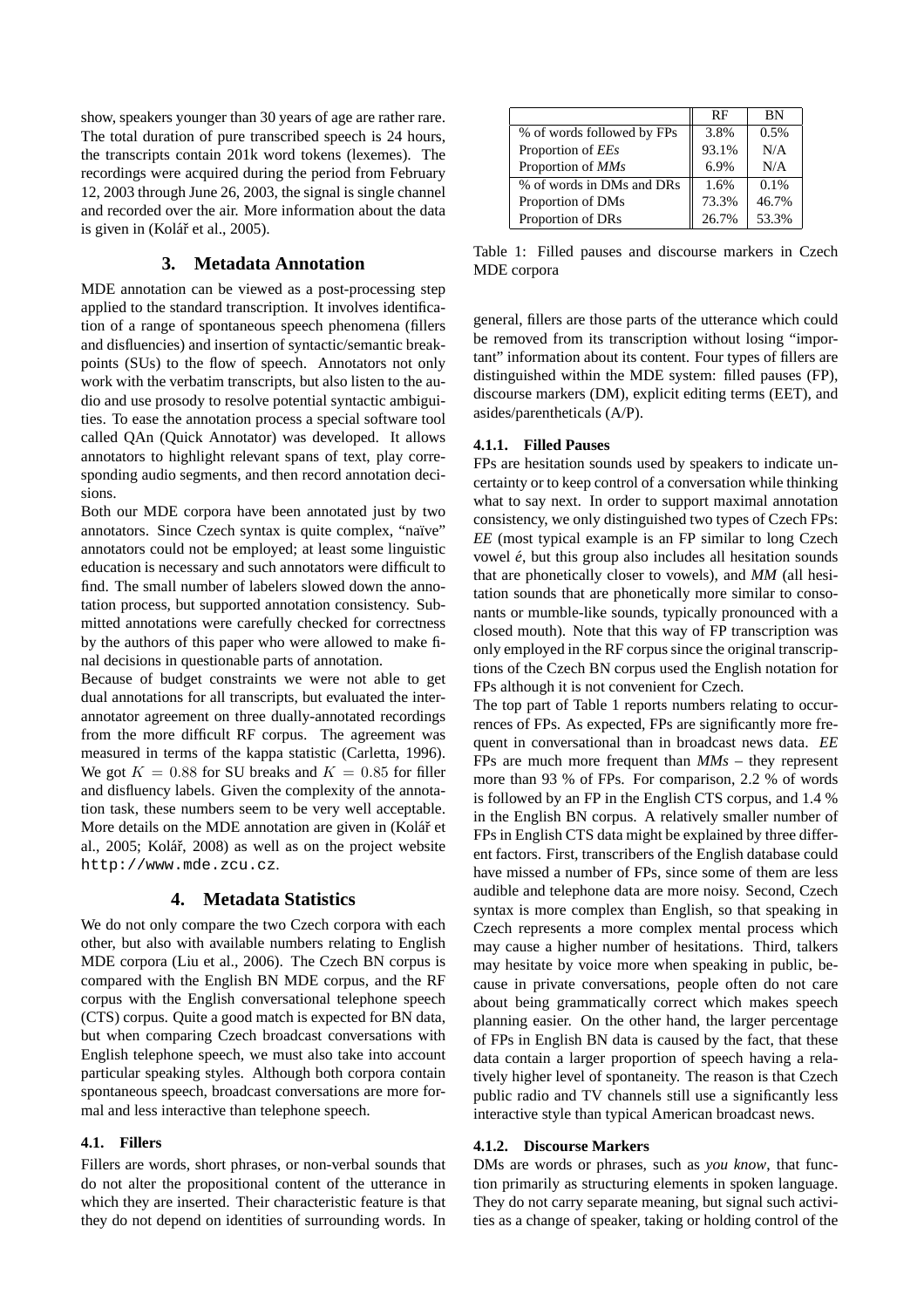floor, giving up the floor or the beginning of a new topic. There exists a number of diverse definitions of DMs in the linguistics literature. Within MDE, we are only interested in DMs that can be interpreted as fillers and their potential cleanup does not lead to loss of "important" information for the reader.

MDE annotation also recognizes a special case of DMs – Discourse Response (DR). These are DMs employed to express an active response to what another speaker said, in addition to mark the structure of the discourse. For instance, a speaker may also initiate his/her attempt to take the floor. DRs typically occur turn-initially. However, DRs should not be confused with direct answers to questions. An example of a DR follows. It is presented in Czech as well as in its English translation. DRs are typed in boldface.

```
A: Já bych to tak udělal /.
B: Hele já si tím nejsem tak jistej /.
—
A: I'd do it that way /.
B: Look I'm not that sure about it /.
```
The bottom part of Table 1 shows numbers of words labeled as DMs or DRs. As with FPs, DMs are more common in conversational speech – just 0.1 % of words is labeled as DMs or DRs in our BN data. English MDE data contain more DMs – 4.4 % in CTS and 0.5 % in BN speech.

Another interesting statistic is the proportion of DMs and DRs in the Czech corpora. While in the RF corpus "non-DR" DMs prevail, DR subtype takes up over 53 % of all DMs in the Czech BN corpus. DMs are not frequently used by anchors in the studio, but rather by local reporters referring on actual events directly from their venues. These reporters typically react on questions coming from the studio and their interactive replies contain a number of DRs.

Overall, the most frequent DMs were *tak (*lit.*so)* – 17.0% of all DMs, *no* (well) – 13.2%, and *prostě* (simply) – 12.9%. The DM *tak* was the most frequent in both corpora (but more dominant in the BN corpus –  $32.8\%$  vs. 15.8%), while *no* came second in the RF corpus, and *prostě* came second in the BN corpus. Significant differences are also noticeable in DMs as *prostě (simply)*, *vlastně (actually)*, and *jaksi (somehow)* which are more frequent in the RF corpus. The reason is that DMs of the DR subtype prevail in the BN corpus, while the three mentioned DMs typically occur turn-internally.

Another interesting observation is that DMs containing a verb are much less frequent in Czech than in English. Although there exist some Czech equivalents of the common English DM *you know* (such as *vite* or *vite co*), only a minority of speakers use them. Note that all frequent Czech DMs consist of just one word.

## **4.1.3. Asides/Parentheticals**

A/Ps occur when a talker utters a short side comment and then returns to the major sentence pattern. Asides are comments on a new topic while parentheticals are on the same topic as the main utterance. For annotation purposes, asides and parentheticals are not distinguished but treated as a single filler type. The two following transcriptions show examples of A/Ps displayed within curly braces.

The first example shows an aside:

A potom k němu přišel {moment musím si vypnout telefon} s tím velkým psem /. —

And then he came to him {moment I must switch off my cell phone} with the big dog  $/$ .

The second example illustrates a parenthetical:

Občas se stane /, že člověk {nemělo by se to tedy stávat často} udělá chybu /. — Sometimes it happens /, that a man {well it shouldn't happen often} makes a mistake /.

The data indicate that A/Ps are on average approximately one word longer in Czech conversational speech than in BN speech (6.2 vs. 5.4 words). Furthermore, A/Ps are relatively frequent in the RF corpus (1.5 % of all words), but quite rare in BN speech (0.2 %). For comparison, the English CTS data contain only 0.3% of A/Ps, which supports the hypothesis that A/Ps are more frequent in conversational Czech than in conversational English. We believe that this is not only caused by differences in the situation of the speakers (political debates generally use a more complex language than telephone conversations), but also by the distinct nature of either language. Czechs like to verbalize thoughts intricately, while the typical English style is more straight.

#### **4.1.4. Explicit Editing Terms**

EETs only occur accompanying edit disfluencies. They are used by the speakers to signal that they are aware of the existence of a disfluency on their part. Basically, EETs can appear anywhere within the disfluency. The most common place of occurrence is right after the corrected part, but they can also occur, among others, after the correction. The following example shows a disfluent utterance containing an EET. The EET is displayed in boldface, other parts of the annotated disfluency will be explained in Section 4.2. below.

```
Tohle je naˇse [koherentn´ı]* EE nebo
konzistentní stanovisko /.
—
```
This is our [coherent]\* uh **or** consistent statement /.

As expected, EETs were really rare. In total, they include just 0.08 % of words in the RF data, and 0.01 % in the BN data. This is similar to English, where EETs represent 0.05 % and 0.02 % of words, respectively. For both Czech corpora, we observed that the most frequent EET was *nebo (or)* (more than 66 % of all EETs). The second most frequent EET was *respektive ('or more precisely')* (3.7 %). Since average lengths of EETs are 1.2 and 1.1 words, respectively, it is possible to ratiocinate that one word EETs are strongly dominant in Czech.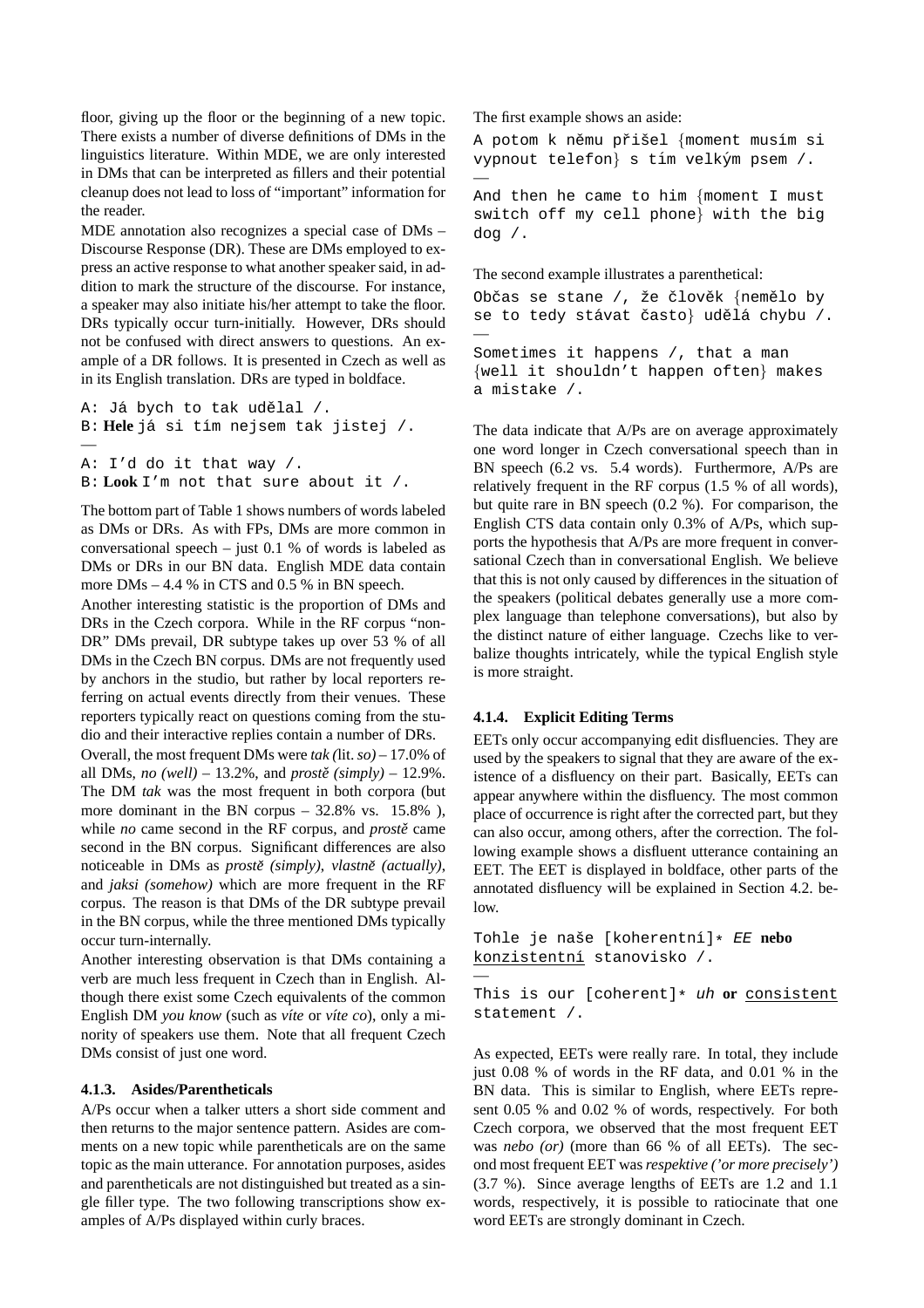|                                       | <b>RF</b> | <b>BN</b> |
|---------------------------------------|-----------|-----------|
| % of words followed by Edit IPs       | 2.0%      | 0.2%      |
| % of words within DelRegs             | 2.8%      | 0.3%      |
| % of DelRegs having Correction        | 83.8%     | 94.6%     |
| % of DelRegs having EET               | 4.0%      | 3.5%      |
| Avg. length of DelRegs (in words)     | 1.6       | 1.4       |
| Avg. length of Corrections (in words) | 1.6       | 15        |

Table 2: Statistics on edit disfluencies

#### **4.2. Edit Disfluencies**

Edit disfluencies are portions of speech in which a speaker's utterance is not complete and fluent. An edit disfluency consists of the *deletable region* (DelReg, speaker's initial attempt to formulate an utterance that later gets corrected), *interruption point* (IP, the point at which the speaker breaks off the DelReg), optional EET, and *correction* (portion of speech in which speaker corrects or alters the DelReg). Whereas corrections are not explicitly tagged within the MDE project for English, we decided to label them in order to obtain relevant data for the further research of spoken Czech. Their labeling is not extremely time consuming and the obtained data may be very useful.

For the illustration of an edit disfluency, we can use the example shown in Section 4.1.4. The following notation is used: DelRegs are displayed within square brackets, IPs are marked by \*, EETs are typed in boldface, and corrections are underlined. The example presents a disfluency with a single IP, however, it often happens that a speaker produces several disluencies in succession, either as serial or nested. In case of serial disfluencies, we simply mark the maximal extent of the disfluency as a single DelReg with explicitly tagging individual IPs. Since the MDE standard does not allow using nested disfluencies, all such cases are annotated using serial, non-nested DelRegs with multiple IPs.

#### **4.2.1. Basic Statistics about Edit Disfluencies**

Some statistics relating to edit disfluencies are presented in Table 2. As with fillers, we observed that disfluencies were much more frequent in the spontaneous corpus, where 2.8 % of words were labeled as within a DelReg. The percentage in Czech BN speech was just 0.2 %. Likewise, edit IPs were ten times more frequent in the RF corpus than in the BN corpus. In comparable English corpora, edit disfluencies were more frequent. DelRegs covered 5.4 % of words in the CTS, and 1.5 % in the BN data. Again, the explanation for this is in different speaking styles.

Another interesting numbers refer to occurrences of corrections and EETs within edit disfluencies. The proportion of DelRegs having a correction is dependent on the frequency of restart disfluencies, since this type of disfluency does not contain a correction. Since restarts are typical for spontaneous speech, the relative number of DelRegs having corrections is smaller for the RF corpus.

As expected, EETs were very rare in both corpora. Only approximately 4 % of all disfluencies contained an EET. It was also observed that short disfluencies predominated; the average length was around 1.5 words in both corpora. Another interesting observation was that corrections had almost the same average length as DelRegs.

Additional notable statistics are those referring to the total portion of data marked for the potential automatic cleanup. This number correlates with the complexity of the MDE task for a particular corpus. Hence, we summed words in DelRegs and fillers and compared the two Czech MDE corpora. As expected, the results were largely unequal – 9.8 % for the RF corpus and 1.1 % for the BN corpus. For comparison, in English MDE it was 17.7 % for the CTS and 3.8 % for the BN corpus.

## **4.2.2. POS Statistics of Edit Disfluencies**

We have also analyzed DelRegs and corrections in terms of which parts of speech (POS) they contain. To our best knowledge, this is the first work studying the POS content of speech disfluencies in any language. Both Czech corpora were tagged using a state-of-the-art automatic morphological tagger based on the averaged perceptron (Spoustová et al., 2007). For Czech, we use a positional tagset where every tag is represented as a string of 15 symbols representing individual morphological categories. We only utilized the first position corresponding to the POS information. For either Czech corpus, we computed three POS distributions corresponding to the whole corpus, DelRegs, and corrections, respectively.

The relative frequencies of particular POSs are shown in Figure 1. The top chart represents the RF corpus, the bottom chart the BN corpus. The POS labels on the *x*-axis are sorted according to their relative frequencies in the RF corpus. The blue bars show that the corpora differ in overall POS distributions. The BN corpus contains significantly more nouns and adjectives, while the conversational corpus shows distinctively higher relative numbers of pronouns, adverbs, and conjunctions, and a slightly higher proportion of verbs. These observations may be clarified by differences in speaking styles. Broadcast news data consist of sentences that were prepared to be as informative as possible, and thus they contain a lot of nouns and adjectives. On the other hand, conversational language is characterized by a more complex way of locution. A great deal of complex and compound sentences logically implies a higher number of conjunctions, while numerous discourse markers having the form of adverbs cause the higher proportion of that POS type.

Despite the differences in overall POS distribution, both corpora show similar changes in this distribution when only the words in DelRegs are taken into account. The proportion of nouns, pronouns, and prepositions is increased, while verbs, adverbs, and adjectives are less frequent. The increased number of nouns in DelRegs can be explained by the fact, that disfluencies more frequently occur in more informative regions of utterances and nouns usually carry information more densely than, for instance, verbs. A higher frequency of prepositions is consequent, since prepositions are dependent on nouns.

Interesting variances may also be observed between Del-Regs and their corrections. The most prominent difference is in the higher rate of adjectives within corrections. This fact indicate that speakers often put in the adjectives omitted in DelRegs. We can also observe slightly higher numbers of verbs and adverbs. On the other hand, nouns, con-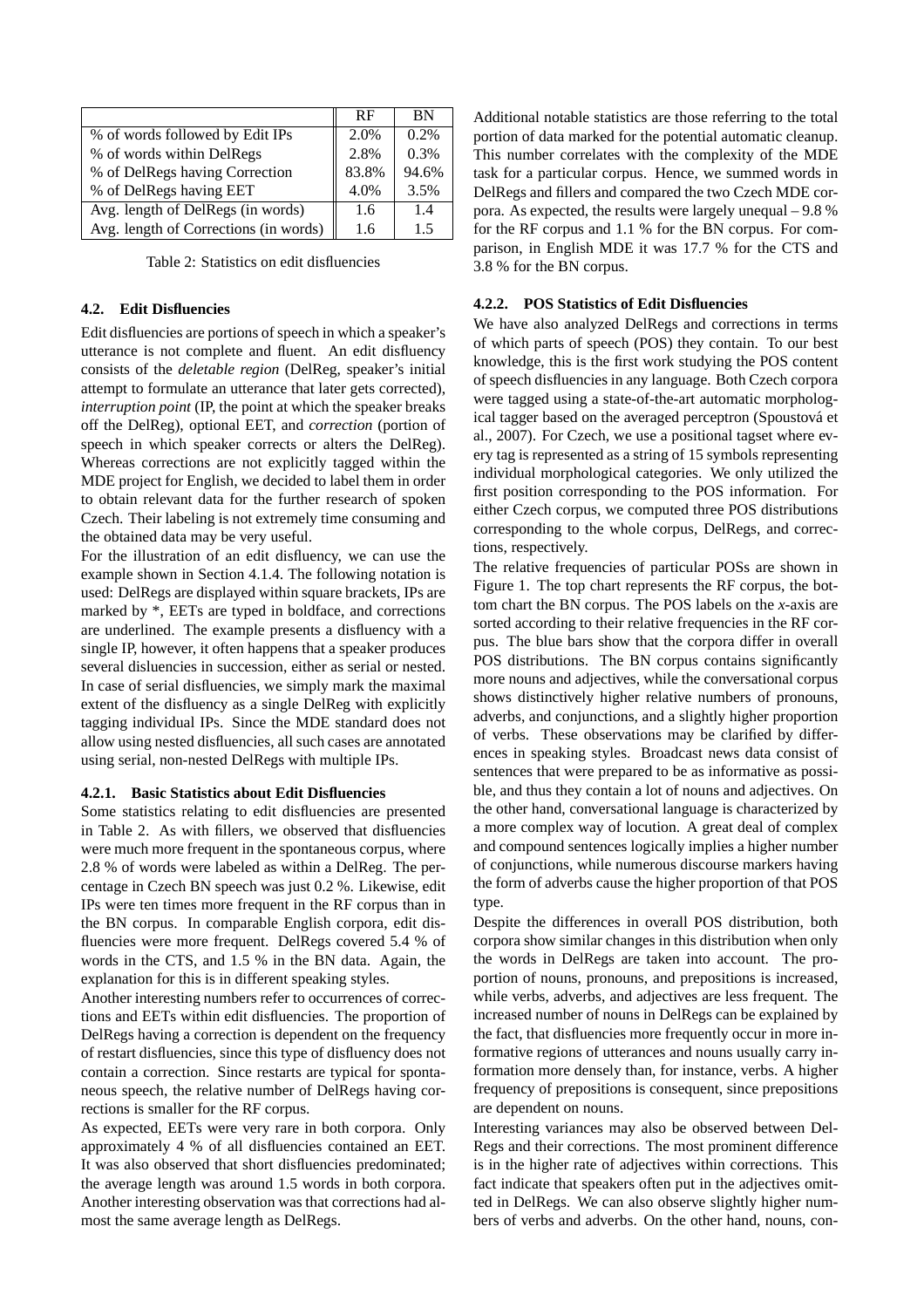

Figure 1: Relative frequencies of POS in all data, DelRegs, and corrections in both Czech corpora. The RF corpus is displayed in the top chart and the BN corpus in the bottom. (POS legend:  $N - Nours$ ,  $V - Verbs$ ,  $P - Pronouns$ ,  $D -$ Adverbs, J – Conjunctions, A – Adjectives, R – Prepositions, C – Numerals, T – Particles, I – Interjections)

junctions, and prepositions are less common than in Del-Regs.

#### **4.3. SUs**

Dividing the continuous stream of words into sentence-like units is a crucial component of the MDE annotation. The goal of this part of annotation is to improve transcript readability and usability by presenting transcribed text in small coherent chunks rather than long unstructured turns or stories. The MDE standard segments the flow of speech into utterance units called SUs (Syntactic/Semantic Units) that are classified according to their function within the discourse (Strassel, 2004). Because talkers often tend to use long continuous compound "sentences" in their speech, it is nearly impossible to identify the end-of-sentence boundary with consistency using only prosodic information. Thus, SUs divide the flow of speech into "minimal meaningful units" functioning to express one complete idea on the speaker's part.

SU symbols may be divided into two categories: sentenceinternal (clausal and coordination breaks) and sentenceexternal (others). Sentence-external breaks are fundamental and indicate the presence of a main (independent) clause. Sentence-internal breaks are secondary; they signal units that are smaller than a main clause and cannot stand alone as a complete sentence. In standard writing, these breaks often correspond to commas. The following list shows all used SU symbols (breaks) along with brief descriptions of their function:

- /. Statement break end of a complete SU functioning as a declarative statement (Kate loves roses /.)
- $/?$  Question break end of an interrogative (Do you like roses /?)
- $\bullet$  /, Clausal break identifies non-sentence clauses joined by subordination (If it happens again /, I'll try a new cable /.)
- $\&$  Coordination break identifies coordination either of two dependent clauses or of two main clauses that cannot stand alone (Not only she is beautiful /& but also she is kind /.)
- $/-$  Incomplete (arbitrary abandoned) SU (Because my mother was born there /, I know a lot about the /- They must fight the crime  $($ .)
- $\sqrt{\sim}$  Incomplete SU interrupted by another speaker (A: Tell me about /∼ B: Just a moment /.)

Besides other modifications, Czech MDE extended the original set of SU symbols by "//." and "//?". The double slashes indicate a strong prosodic marking on the SU boundary, as explained in detail in (Kolář et al., 2005).

Relative frequencies of all SU symbols are presented in Table 3. The data indicate that both corpora significantly differ in SU distributions. The symbol "/," is most frequent in the RF corpus, whereas "//." is strongly dominant in the BN corpus. This observation shows that complex and compound sentences are more common in spontaneous conversations, while prearranged broadcast news typically consists of statements with simpler syntax.

Further findings relate to differences between relative frequencies of single- and double-slash SU symbols. Overall, the double slash symbols are more frequent. The contrast is more distinctive in the BN data, where "//." is almost ten times more frequent than "/." The reason is that sentence boundaries are usually attentively prosodically marked by professional newscasters. The statistics regarding incomplete SUs indicate that incompletes are much more common in conversational speech. Furthermore, incomplete SUs interrupted by another speaker ( $\land \sim$ ) are more frequent than the arbitrarily abandoned statements  $($  – $)$ . The latter type almost never appears in broadcast news.

The last group of SU statistics reflects average lengths of SUs. Overall, SUs in the RF corpus are longer than in the